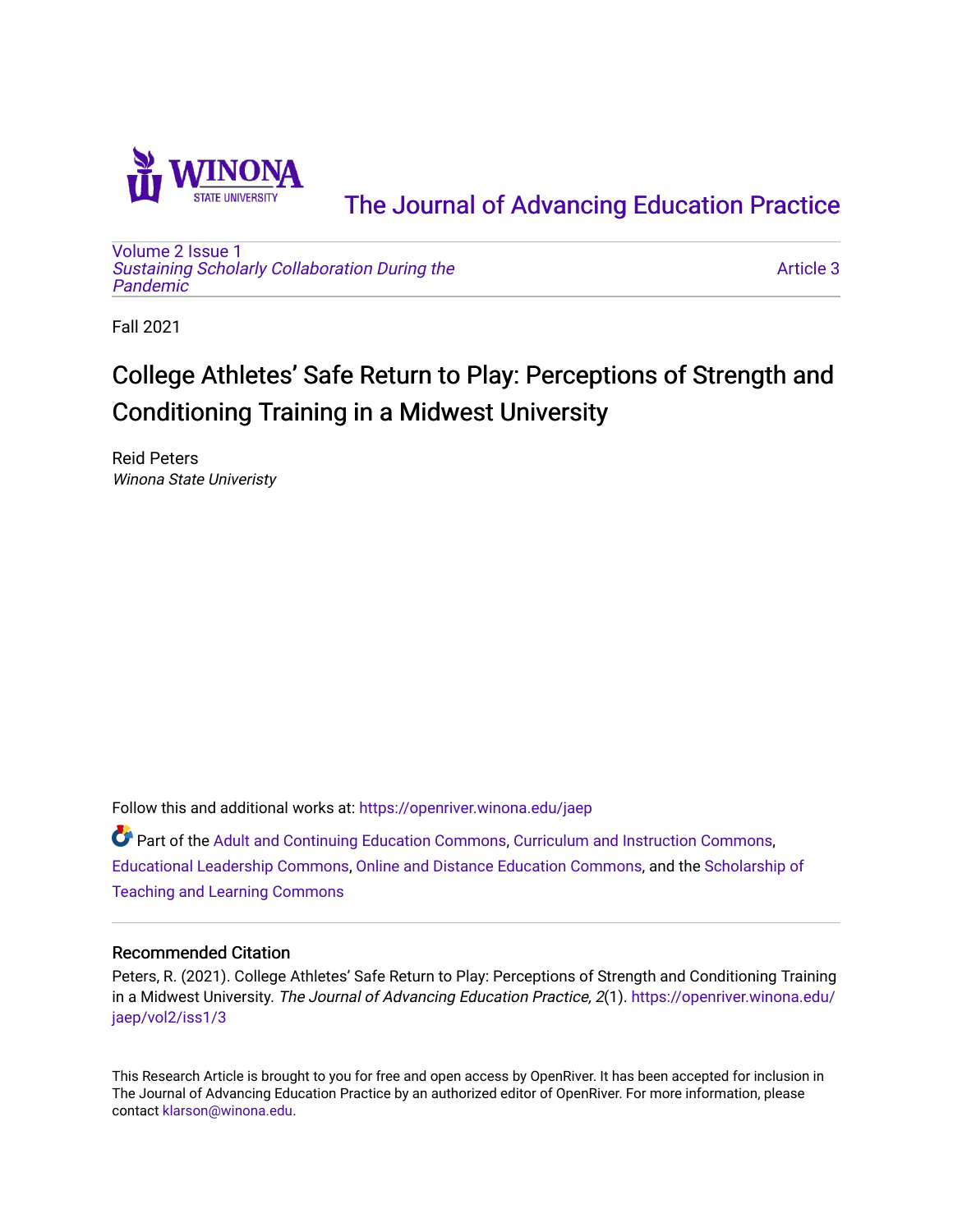# College Athletes' Safe Return to Play: Perceptions of Strength and Conditioning Training in a Midwest University

# Author Acknowledgement

Reid Peters is a graduate student at Winona State University where he also serves a strength and conditioning coach for the department of athletics. His long term interest include student-athlete development and athletic administration.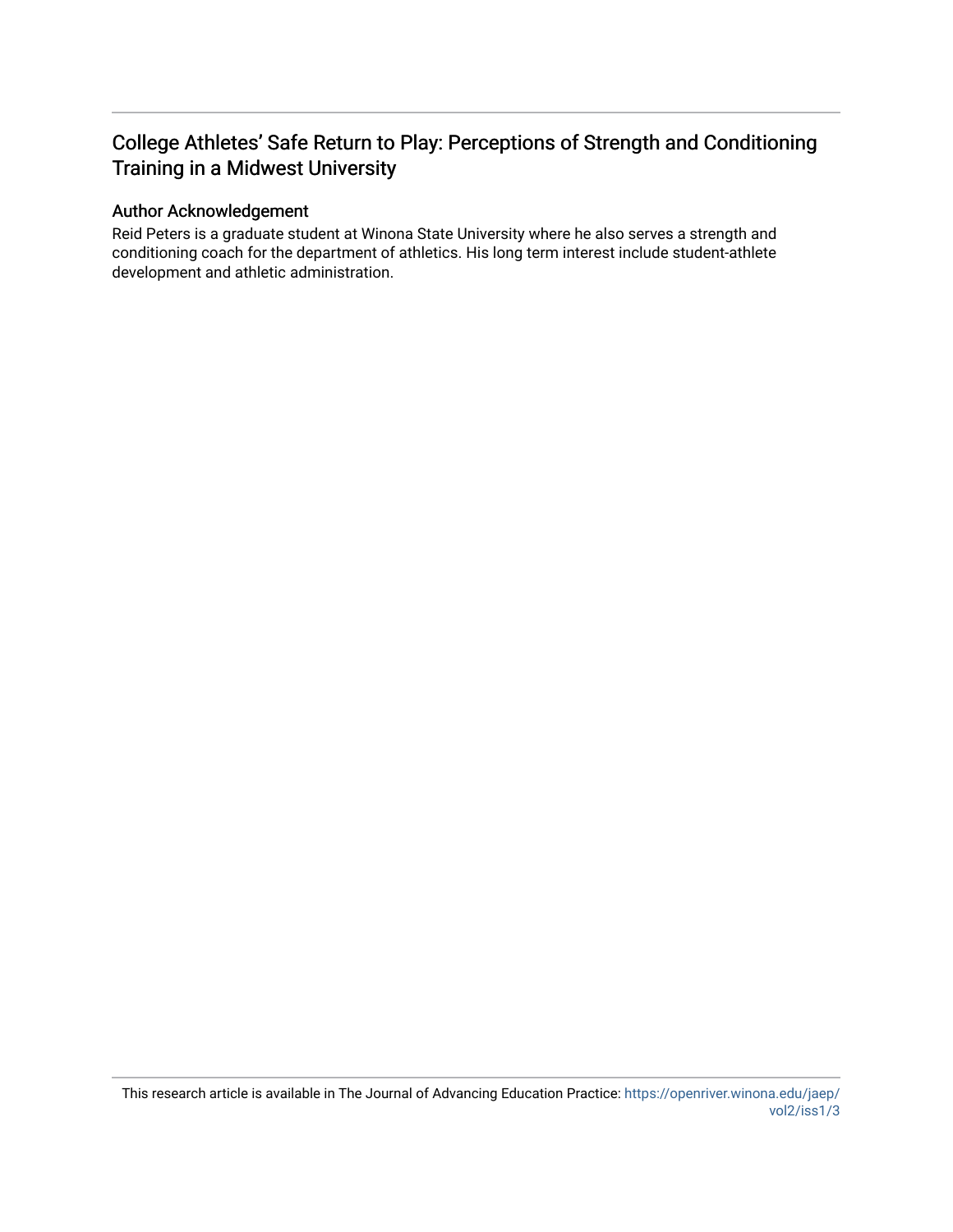# **College Athletes' Safe Return to Play: Perceptions of Strength and Conditioning Training in a Midwest University**

# Reid Peters

#### **Abstract**

This study focused on exploring the lived experiences of student-athletes during the COVID-19 pandemic at a midwestern university in the United States of America. Survey responses from collegiate athletes regarding perceptions of strength and conditioning training during the pandemic uncovered meaningful information to inform practices of strength and conditioning personnel during unexpected disruption to daily operations. Sixteen student athletes from a Midwest university were the respondents providing feedback to open-ended survey questions during fall semester of the 2021-2022 academic year. Student perspectives offer important insight about cares and concerns that athletic administrators, coaches and institutional leaders should consider when developing future contingency plans to navigate large-scale disruption that may prevent teams from gathering to engage in regular routine strength and conditioning training. Specific recommendations for strength coaches to better serve athletes include developing strategies to maintain consistency in individual training, establishing and maintaining ongoing personalized communication with athletes, and monitoring fatigue levels of athletes and making appropriate adjustments.

Keywords: *Safe Return, Strength and Conditioning, COVID-19, Disruption.*

#### **Introduction**

The National Collegiate Athletic Association (NCAA) reports adverse effects on college athletes' mental health and well-being during the COVID-19 pandemic (NCAA, 2020). Specifically, concerns include lack of access to athletic competition and practice, safe training spaces, uncertain futures, and missed opportunities to engage in competitive sporting events to showcase talent. Regarding strength and conditioning training, college athletes cite barriers related to the pandemic that negatively affected training. These barriers include lack of access to equipment and facilities and the safety concerns of exposure to other players during infectious disease outbreaks (NCAA, 2020). Safe return to play issues concern coaches and sports medicine professionals (Galway, 2021).

The National Strength and Conditioning Association (NSCA) encourages coaches to recognize changing circumstances in response to the pandemic crisis (NSCA, 2021). While steps are taken to solidify guidelines of proper return to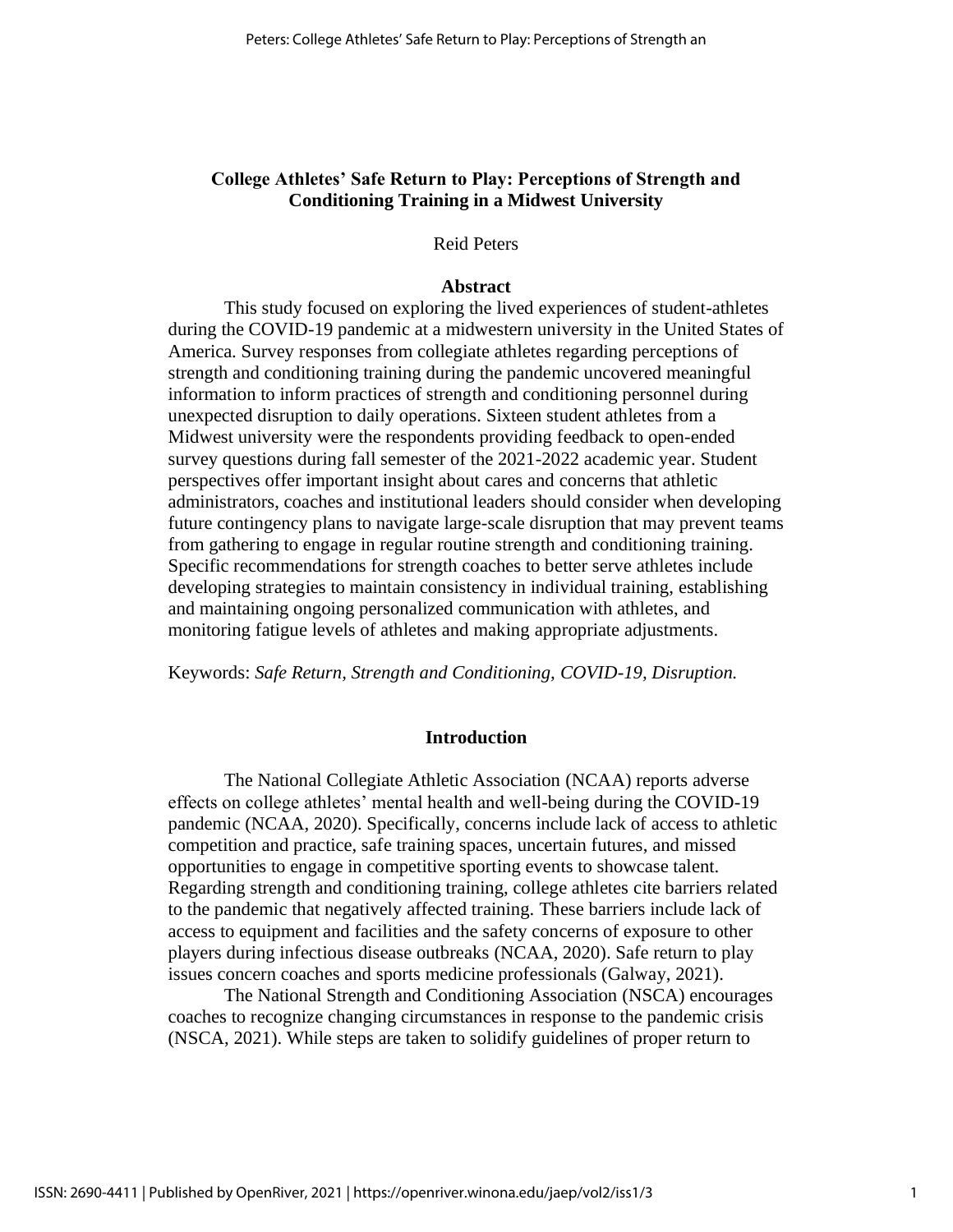play after long periods of inactivity during the pandemic, college athletes' perceptions regarding returning to a regular sport schedule may inform guideline revisions.

#### **Purpose Statement**

The purpose of this Participatory Action Research (PAR) study was to explore collegiate athletes' perceptions of strength and conditioning training during a pandemic.

#### **Research Questions**

This qualitative study sought to better understand the perspectives of current student-athletes during the COVID-19 pandemic. Three research questions guiding this inquiry include:

RQ1: How do student athletes perceive strength and conditioning during COVID-19?

RQ2: What challenges did college athletes experience during the pandemic?

RQ3: What recommendations do student athletes offer for improving strength and conditioning during a pandemic?

#### **Background**

The COVID-19 (SARS-coV-2) pandemic is an unprecedented worldwide crisis (Bentlage, 2020). The virus is a respiratory infection with a broad range of symptoms and is much more devastating to older populations and to those who are immunocompromised (World Health Organization, 2020). COVID-19 has a mortality rate of 4–6%. While these numbers are not as devastating as other viruses, the rate at which the virus spreads poses an imminent threat to the health of the population. In the last 20 months since the first case was reported in the United States, 39.7 million more cases were documented in the United States alone (N.Y.T., 2021). The impact of exposure to COVID-19, subsequent quarantining, recommended social distancing, and lockdowns negatively impacted college athletes' ability to train and maintain optimal health (Andreato, 2020).

Lockdowns as a result from the COVID-19 pandemic revealed new and difficult challenges for strength and conditioning coaches (Ryan, 2020). Unlike a typical year, student athletes had no direct strength and conditioning coaching,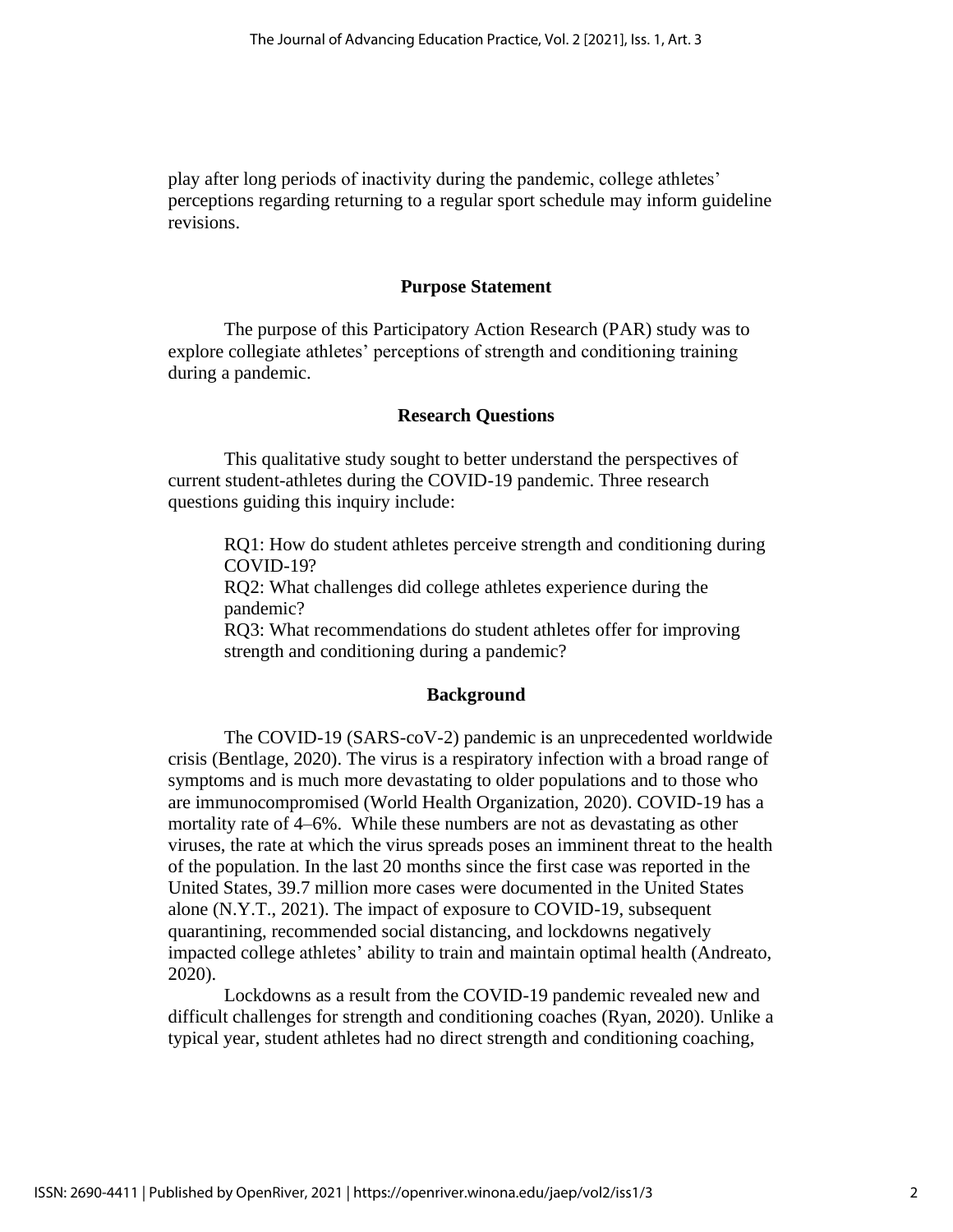feasible programming, training partners or even equipment. Consequently, coaches could not ensure best practices and athletes suffered. Moreover, studies show a large uptick in mental health issues among athletes as well as sports related injuries upon return to play (Platt, 2020).

# **Review of Literature**

### **Adverse Effects on Athletes from COVID-19**

An NCAA Student-Athlete Well-Being Study conducted in the Fall of 2020 posited student athletes reported elevated rates of mental exhaustion, anxiety, hopelessness, and feelings of depression. In most instances, the rates of reported mental health concerns experienced within the month of February 2021 were 1.5 to 2 times higher than historically reported by NCAA student athletes in pre-pandemic studies (Paskus, 2021).

More than 40% of student athletes across divisions cited local regulations and one-quarter cited lack of access to appropriate facilities and equipment as barriers to fall training. Student athletes also indicated that emotional barriers were impacting their ability to train, including fear of exposure to COVID-19 (28%), lack of motivation (24%), feelings of stress or anxiety (17%), and sadness and depression (10%) (Paskus, 2021).

The COVID-19 pandemic led to modified graduation timelines and negatively impacted career planning for college upper-classmen. Among seniors, 18% of men and 12% of women expected a delayed graduation date and nearly half of all seniors reported loss of job or internship opportunities as a result of COVID-19 (Paskus, 2021).

According to *The Impact of COVID-19-Related Shutdown Measures on the Training Habits and Perceptions of Athletes in the United States: A brief research paper*, athletes did not have a diverse array of resistance training equipment available at the time of the shutdown measures, which resulted in notable reductions in training frequency and time spent on sport-specific activities. The research paper posited that athletes and coaches did not have adequate time to appropriately prepare training programs designed for in-home training, especially for extended periods of time (Jagim, 2020).

### **Physical Concerns: Return to play**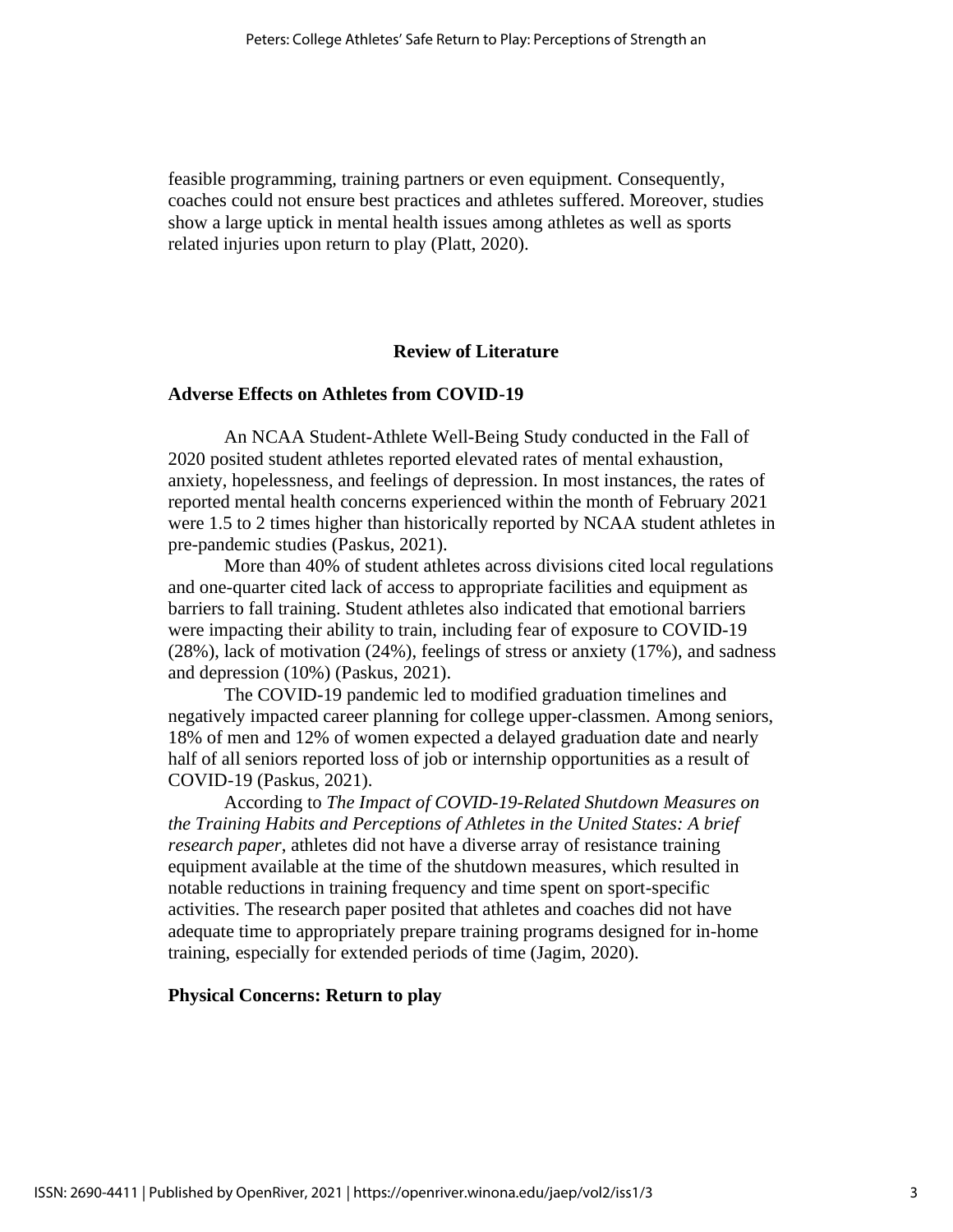The NSCA predicted an uncertain future landscape as pertains to training practices for strength and conditioning coaches. Possible return to play or training concerns after long periods without structured training with coaches include extreme de-conditioning, increased risk of injury and overtraining, adverse weight gain or changes in body composition and slowed or interrupted progress with individual rehabilitation programs (NSCA, 2021). The NSCA concluded that after periods of inactivity, athletes are especially vulnerable to exertional injuries. Because of the shelter-in-place restrictions during the COVID-19 pandemic, most training by athletes was interrupted or limited, causing susceptibility to exertional injuries (NSCA).

Strength and conditioning practitioners are concerned with potential injury of student athletes upon return to play. The Physical Medicine Blog discussed that after the 2011 National Football League Lockout, athletes experienced more Achilles' tendon ruptures. On average, there are eight Achilles tendon ruptures throughout a season. In the 2011 season following a fast transition into training camp from a pre-season of inactivity due to the lockout, there were 10 Achilles tendon ruptures in the first 12 days of training camp alone (Galway, 2021).

There is direct cause for concern due to COVID-19. Frontiers in sports and Active Living posited there were significant injury increases in the German soccer super-league 'Bundesliga'. Reportedly, "The injury rate per game following the COVID-19 lockdown was calculated to be 0.84 compared to 0.27 per game prior to the onset of COVID-19 (12.6% of 537 athletes in 82 games following the COVID-19 lockdown vs. 11.2% of athletes injured in 224 games). Athletes were 3.12 times more likely to have sustained injuries resulting in removal from play following the COVID-19 lockdown. Chi-square analysis demonstrated a significant difference between the injury rate post-lockdown with the injury rate pre-lockdown ( $\chi^2$  = 164.84, p < 0.001)" (Seshadri, 2021).

This point is proven further based on the data collected by the Journal of Sports Medicine. A large increase in injury rates among Major League Baseball players after return to play from the COVID-19 lockdown occurred. The journal cites a significant increase in injury incidence for both pitchers and fielders in 2020. These injury rates were dramatically increased for pitchers and fielders and had more to do with upper extremities than lower. As such, conclusions were drawn that the injuries were from a lack of sport specific preparation prior to the start of the season (Platt, 2020)

#### **Theoretical Framework**

The theoretical framework supporting this inquiry is the Theory of Planned Behavior (TPB). TPB is a psychological theory that links beliefs to behavior and suggests attitude, subjective norms, and perceived behavioral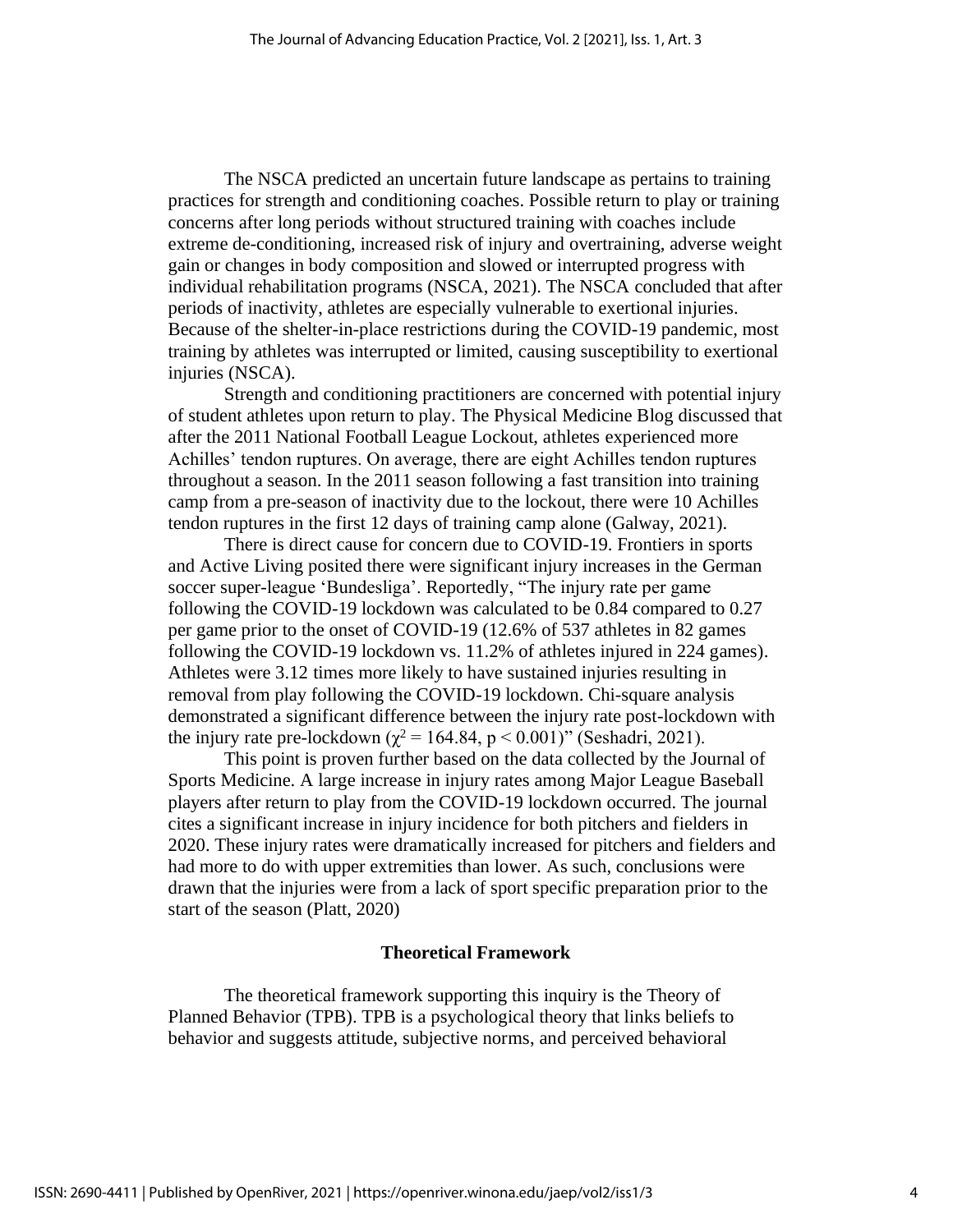control together shape an individuals' actions. As result from the theory, athletes' beliefs during a lockdown may affect strength training outcomes. Negative beliefs about access to equipment, training partners. and a lack of external motivation to train could negatively affect athletes' training.

#### **Methodology**

This qualitive study utilized Participatory Action Research (PAR) to provide a practical form of inquiry to explore athlete perspectives during COVID-19. The goal of action research and a PAR design is explicitly to empower participants to engage in the research process to improve shared experiences by applying philosophical foundations of PAR, which embraces the shifting of understandings where shared realities exist (Kelly, 2005). This study aimed to collect participants reflections on strength and conditioning training and recommendations for practitioners. The study includes qualitative survey questions that amplify the voices and opinions of student athletes while integrating perspectives into shaping the application of the findings. Bergold and Thomas (2012) posited that participatory research methods aim toward including the people whose actions are under study.

Convenience sampling was used to select participants for the study. Patton (2002) explains convenience sampling implies participants are selected based on ease of access. The researcher selected a pool of 30 NCAA collegiate athletes across eight different sports (five women's teams, three men's teams) who compete and attend school at a Midwestern university. Data collection focused on a qualitative survey administered to student athletes in the fall semester of the 2021 academic school year. The survey was answered anonymously and included six open ended questions pertaining to perceptions of strength and conditioning training. Of the 30 surveys distributed, 16 responses were recorded. For analysis purposes, verbatim coding was used to map participants' words and phrases as well as concept coding to assign macro levels of meaning to data. These two qualitative analysis forms are useful and appropriate in recent qualitative analysis literature (Miles, Huberman, & Saldana, 2020). Participants in this study included student-athletes at the college level attending a medium size university in the Midwestern area of the United States.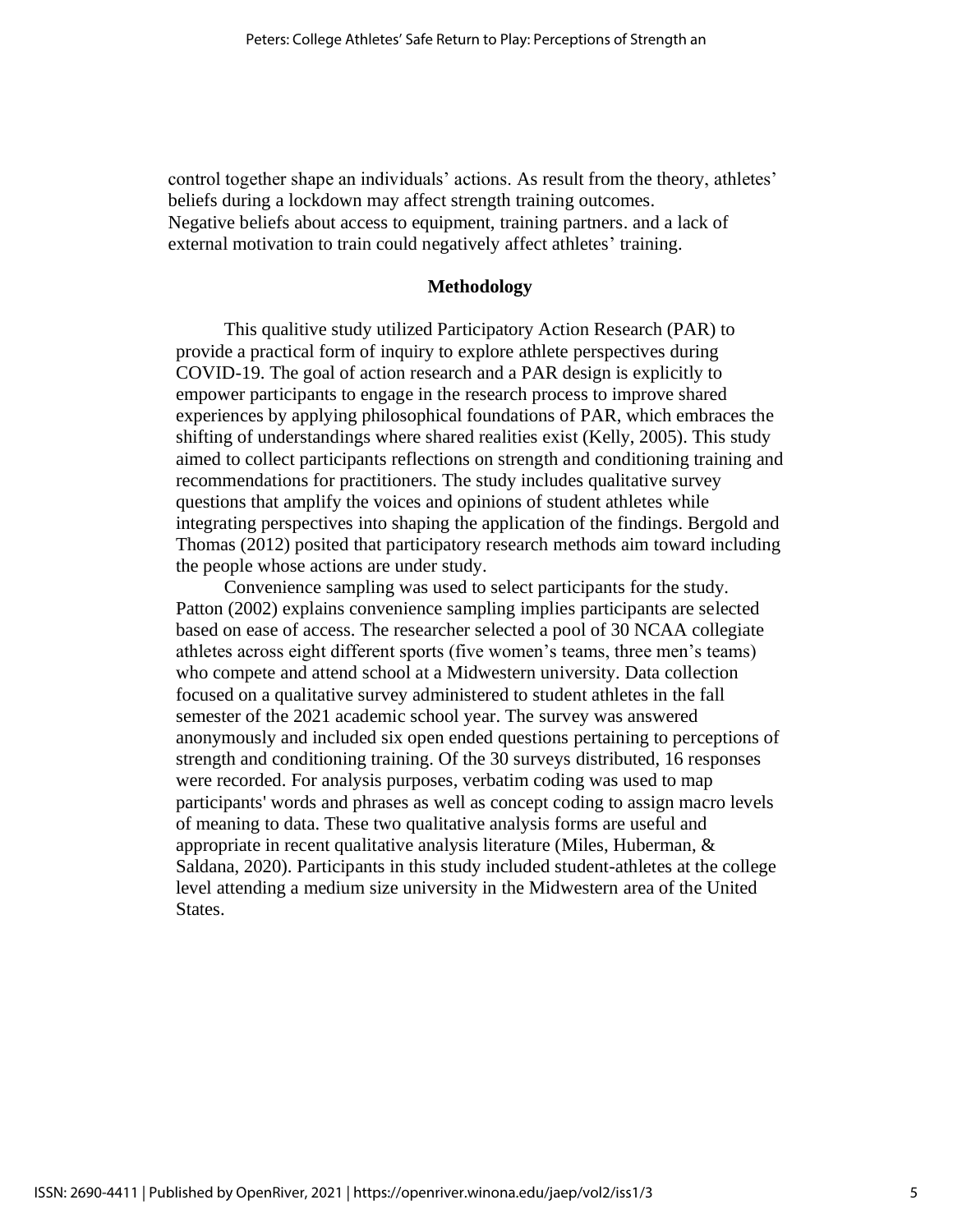# **Findings**

Findings from this project suggest that the ongoing disruption of COVID-19 in intercollegiate strength and conditioning training deserve critical inspection.

*Demographics of Participants*

| Participant                 | Sport                  | Ethnicity           | Gender |
|-----------------------------|------------------------|---------------------|--------|
| Participant #1<br>"Jackson" | <b>Baseball</b>        | Caucasian           | Male   |
| Participant #2 "Mark"       | Football               | African<br>American | Male   |
| Participant #3 "Maria"      | Basketball             | Asian               | Female |
| Participant #4 "Sheila"     | <b>Track and Field</b> | African<br>American | Female |
| Participant #5<br>"Crystal" | Volleyball             | Caucasian           | Female |

# *Ethics and Confidentiality*

The assignment of pseudonyms for participants in this study provides the necessary confidentiality to protect participant's identity. Ethics in the research process includes making sure that participants understand the right to consent, keeping personal and identifiable information private, ensuring no harm will come from participation, and following all institutional and legal guidelines. Participants voluntarily provided responses to open-ended qualitative questions through electronic survey format.

# **Results and Discussion**

Development of strategies to maintain consistency, establish ongoing communication, and monitor fatigue levels emerge as overarching themes when considering the statements made by respondents to open-ended survey questions. The analysis of textual quotes presented below support the emerging themes that the researcher found to support the research questions that guided this line of inquiry about the perceptions of college student-athletes during the COVID-19 pandemic. This research study follows the tenants of Participatory Action Research (PAR).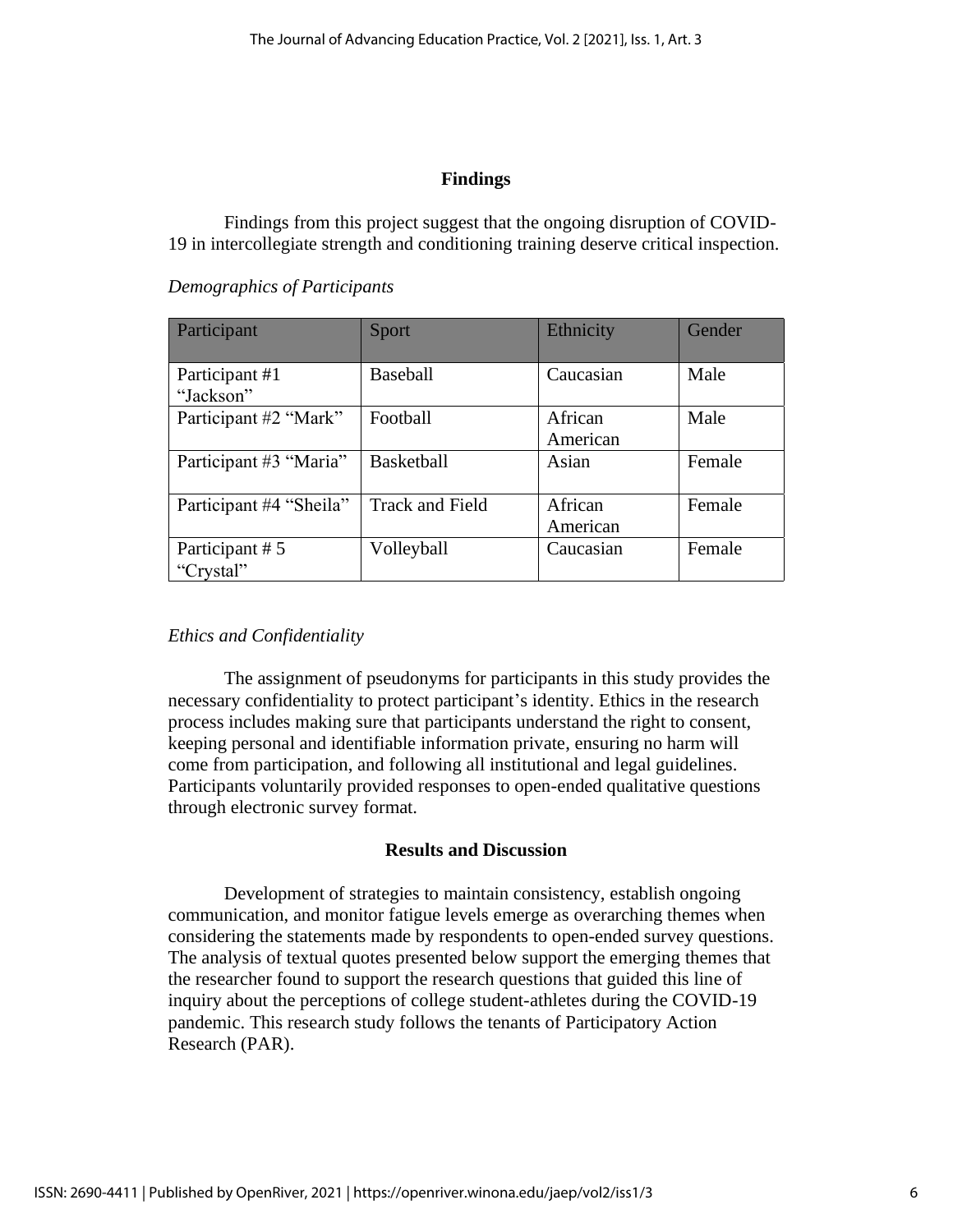# *Theme 1: Develop Strategies to Maintain Consistency in Individual Training*

Each of the five study participants made mention of the need for developing strategies to maintain consistency in individual training as a primary recommendation to be improved in strength and conditioning. Notably, Jackson stated "I think it (individual programming) will help injured athletes or an athlete facing an ongoing problem get the help of a specific rehab program" noting the importance of programming around each athletes' specific conditions primarily during return to play periods after an injury. Maria stated "I would try to make the workouts more individualized…. each athlete needs to improve in different areas…To be able to structure workouts to the personal needs of athletes would be awesome to see" noting the appreciation athletes feel when coaches individualize programming.

From the study, it appears athletes prefer a high level of individualized care and specific attention from strength coaches. This level of care and attention is what causes athletes to further commit to the program coaches prescribe. The respondents indicated that personal attention and individualized training is a way strength and conditioning efforts may improve.

# *Theme 2: Establish and Maintain Ongoing Personalized Communication*

All participants asserted the need for coaches to establish and maintain ongoing and personalized communication throughout the coach-to-athlete relationship. Specifically, Jackson advocated 'Just create a good coach-player bond with the athletes and they will be willing to put in work for you." Mark thought similarly about the importance of a personal bond when he advised "Just be there for them (athletes). You (coaches) spend a lot of time with them and to have their trust means a lot." Maria made a similar comment about the open line of communication between athletes and coaches when she proposed "Get to know your athletes and ask for their feedback."

This study proposes that athletes may prefer a personal relationship with coaches and to be cared about as individuals, as opposed to a team as a whole. The respondents indicate that coaches could be more effective if establishing personalized and ongoing communication with athletes is a point of emphasis.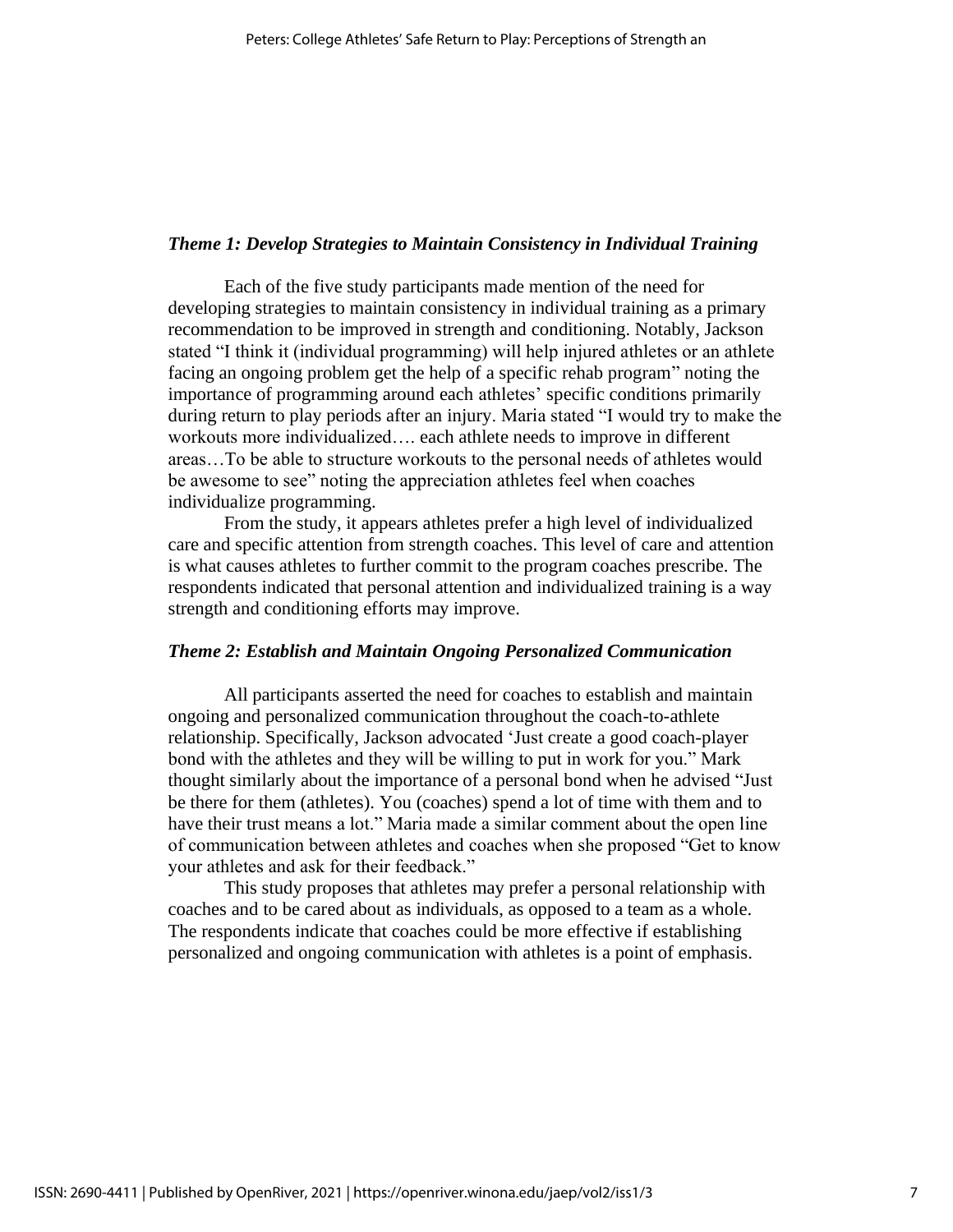#### *Theme 3: Monitor Fatigue Levels and Make Appropriate Adjustments*

Four out of five participants mentioned the need for coaches to monitor fatigue levels of athletes and make appropriate adjustments to programming as needed. Sheila stated "Understanding how we (athletes) are feeling before a workout and making the warm-up longer on days we aren't feeling the best or doing a cool down stretch after the lift helps us feel good at practice" noting the importance of considering the physical readiness of athletes regardless of what was programmed for that day. Crystal would agree with Sheila and revealed "More mobility and stretching after lifts" is something of importance. Similar to Sheila and Crystal's comments, Maria proposed to "Talk to the athletes about certain parts of the body hurting and avoid certain things that worsen injuries" highlighting the importance of daily fatigue monitoring as athlete's physical state alters regularly.

In conclusion, the COVID-19 pandemic was a challenging circumstance that did not exclude the field of strength training and conditioning at the college level. Providing student-athletes with the necessary guidance and support to remain healthy and safe from a distance for an extended period of time without a set end date is a burgeoning endeavor. The perspectives of student-athletes during the COVID-19 pandemic offer important insights about cares and concerns that athletic administrators, coaches and institutional leaders may consider when developing future contingency plans to navigate large scale disruption that may prevent teams from gathering to engage in regular and routine strength and conditioning.

#### **Recommendations**

As more institutions of higher education employ technology resources to deliver remote instruction either permanently in some cases or intermittently in others, the co-curricular units like athletic departments must make parallel plans. Preparing athletic departments and student-athletes for unexpected disruptions may help athletic departments maintain a high-level of competitiveness and training.

Future research in sports management and organizational leadership should expand research on the perspectives of student-athletes during events that impede normal operations and jeopardize the ability of athletic departments and coaches to keep student-athletes in shape.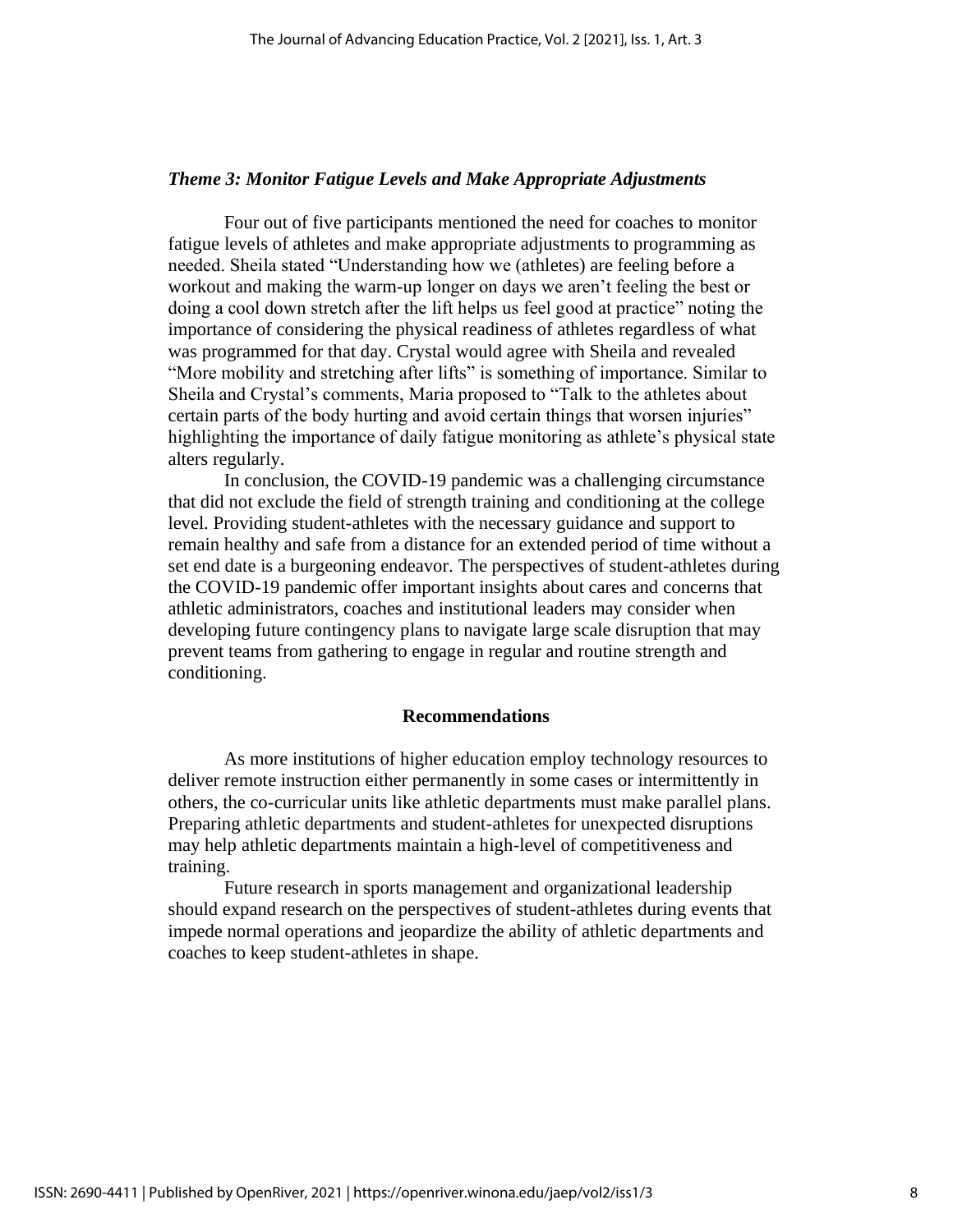#### **References**

- Ajzen, I. (1991). The theory of planned behavior. *Organizational Behavior and Human Decision Processes*, *50*(2), 179–211. https://doi.org/10.1016/0749- 5978(91)90020-t
- Andreato, L. V., Coimbra, D. R., & Andrade, A. (2020). Challenges to athletes during the home confinement caused by the COVID-19 pandemic. *Strength & Conditioning Journal*, *42*(3), 1–5. https://doi.org/10.1519/ssc.0000000000000563
- Bentlage, E., Ammar, A., How, D., Ahmed, M., Trabelsi, K., Chtourou, H., & Brach, M. (2020). Practical recommendations for maintaining active lifestyle during the COVID-19 pandemic: A systematic literature review. *International Journal of Environmental Research and Public Health*, *17*(17), 6265.<https://doi.org/10.3390/ijerph17176265>
- Bergold, J., & Thomas, S. (2012). Participatory Research Methods: A Methodological Approach in Motion. *Forum Qualitative Sozialforschung / Forum: Qualitative Social Research*, *13*(1). [https://doi.org/10.17169/fqs-](https://doi.org/10.17169/fqs-13.1.1801)[13.1.1801](https://doi.org/10.17169/fqs-13.1.1801)
- Galway, B. (2021, April 15). *Are athletes returning to sport after covid-19 more at risk of injury?* Biodex. Retrieved October 26, 2021, from https://www.biodex.com/physical-medicine/blog/are-athletes-returningsport-after-covid-19-more-risk-injury.
- Jagim, A. R., Luedke, J., Fitzpatrick, A., Winkelman, G., Erickson, J. L., Askow, A. T., & Camic, C. L. (2020). The impact of covid-19-related shutdown measures on the training habits and perceptions of athletes in the United States: A brief research report. *Frontiers in Sports and Active Living*, *2*. https://doi.org/10.3389/fspor.2020.623068
- Kelly, P. J. (2005). Practical suggestions for community interventions using participatory action research. *Public Health Nursing*, *22*(1), 65–73. https://doi.org/10.1111/j.0737-1209.2005.22110.x
- Miles, M. B., Huberman, A. M., & Saldaña Johnny. (2020). *Qualitative Data Analysis: A methods sourcebook* (4th ed.). SAGE.